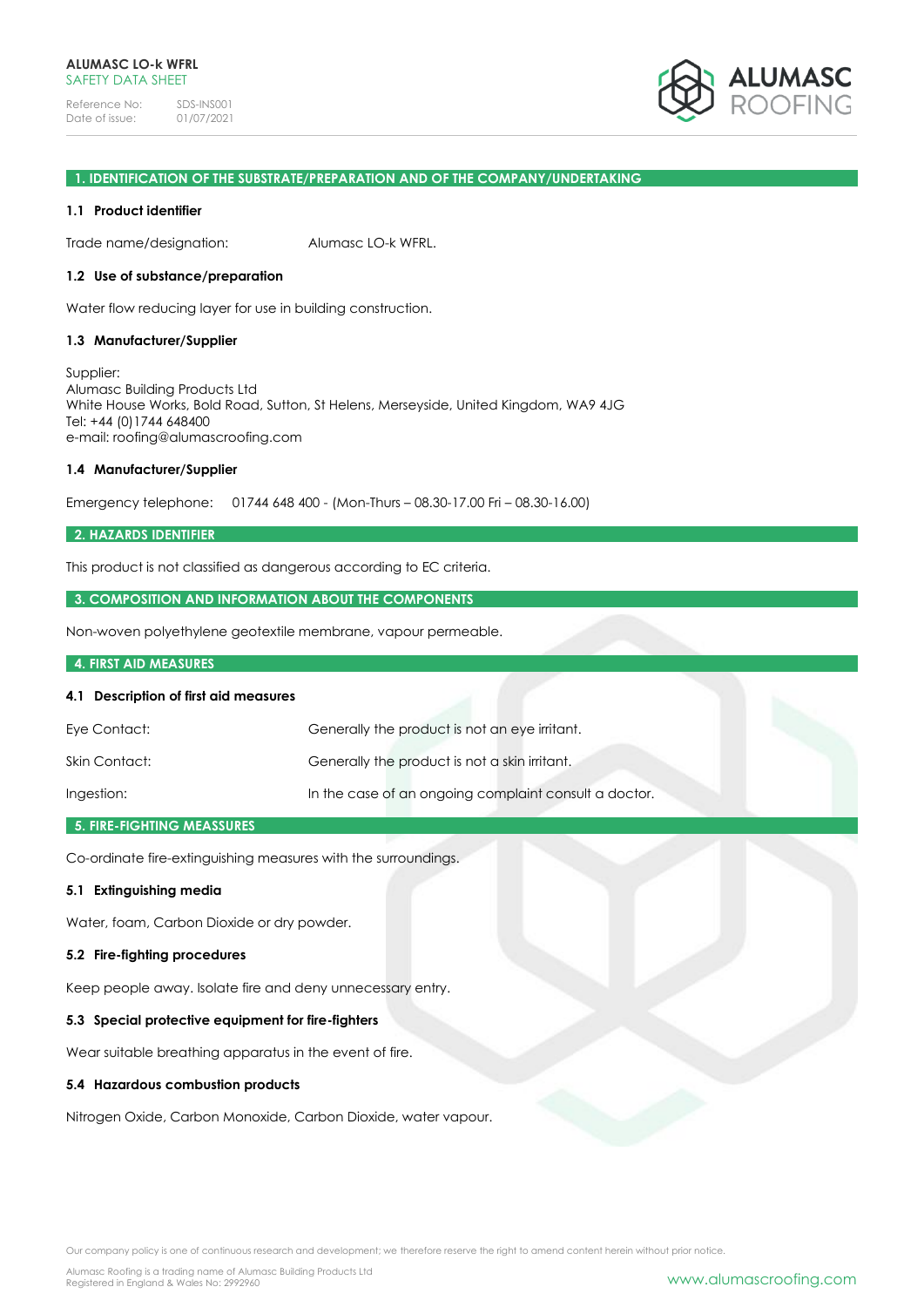Reference No: SDS-INS001<br>Date of issue: 01/07/2021 Date of issue:



# **6. ACCIDENTAL RELEASE MEASURES**

### **6.1 Steps to be taken if material is released or spilled**

No special measures required.

#### **6.2 Personal precautions**

There are no special required instructions.

#### **6.3 Environmental precautions**

There are no special required instructions.

### **7. HANDLING AND STORAGE**

### **7.1 Handling**

No special measures required.

### **7.2 Storage**

No special measures necessary. Keep away from sunshine. Keep away from sources of ignition – do not smoke.

#### **8. EXPOSURE CONTROLS/PERSONAL PROTECTION**

| Hand protection:        | Not required. |
|-------------------------|---------------|
| Respiratory protection: | Not required. |

The product contains no relevant amount of any material which would require supervision because of restrictions applying to the workplace.

### **9. PHYSICAL AND CHEMICAL PROPERTIES**

### **9.1 General information**

Supplied in board form with no significant odour. Usually pale orange in colour but occasionally supplied in other colours.

### **9.2 Important health, safety and environment information**

| Physical state:<br>Colour:<br>Odour:<br>Flash point – closed cup:<br>Flammable limits in air: | Membrane roll.<br>Various colours, according to pigments used.<br>Odourless.<br>Not applicable.<br>Lower: Not applicable.<br>Upper: Not applicable. |
|-----------------------------------------------------------------------------------------------|-----------------------------------------------------------------------------------------------------------------------------------------------------|
| Auto-ignition temperature:                                                                    | The product is not self-inflammable.                                                                                                                |
| Vapour pressure:                                                                              | Not applicable.                                                                                                                                     |
| Boiling point:                                                                                | Not applicable.                                                                                                                                     |
| Vapour density (air=1):                                                                       | Not applicable.                                                                                                                                     |
| Specific gravity $(H20 = 1)$ :                                                                | Not applicable.                                                                                                                                     |
| Solid density at 20°C-approx:                                                                 | 980g/cm, Zero organic solubles.                                                                                                                     |
| Freezing point:                                                                               | Not applicable.                                                                                                                                     |
| Melting point:                                                                                | 130-170°C.                                                                                                                                          |
| Solubility in water (by weight):                                                              | Insoluble.                                                                                                                                          |
| pH:                                                                                           | Not applicable.                                                                                                                                     |
| Kinematic viscosity:                                                                          | Not applicable.                                                                                                                                     |

Our company policy is one of continuous research and development; we therefore reserve the right to amend content herein without prior notice.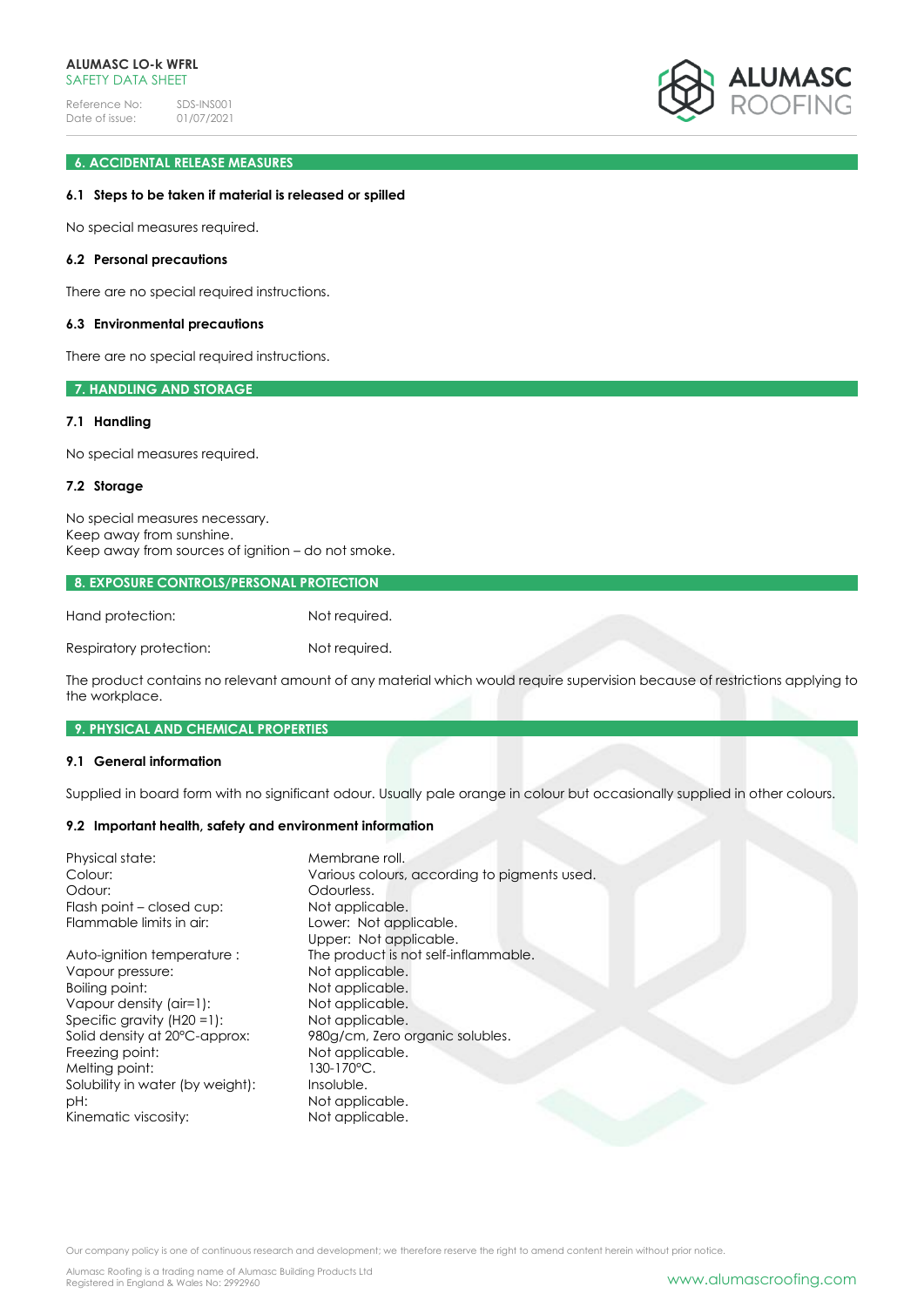Reference No: SDS-INS001<br>Date of issue: 01/07/2021 Date of issue:



# **10. STABILITY AND REACTIVITY**

#### **10.1 Conditions to avoid**

No dangerous reactions known.

#### **10.2 Incompatible materials**

Main decomposition products: Nitrogen Oxide, Carbon Monoxide, Carbon Dioxide, Water.

#### **10.3 Thermal decomposition**

No thermal decomposition if used as advised.

### **11. TOXICOLOGICAL INFORMATION**

#### **11.1 Skin Contact**

No skin irritation effects known.

#### **11.2 Eye Contact**

No possibility of eye irritation.

### **11.3 Inhalation**

Not applicable.

### **11.4 Systemic effects**

No sensitising effects known.

With proper handling and agreed use the product has no effects which are harmful to the health in our experience and in accordance with the information available to us.

### **12. ECOLOGICAL INFORMATION**

In general, not dangerous to water.

#### **13. DISPOSAL CONSIDERATION**

No special precautions. Dispose of in accordance with duty of care regulations.

**14. TRANSPORT INFORMATION**

Not classified for transport.

**15. REGULATORY INFORMATION**

This product is not classified as dangerous according to EC criteria.

#### **16. OTHER INFORMATION**

The details in this Safety Data Sheet are based on our current level of knowledge. However, they do not constitute an assurance of the product properties and do not substantiate any contractual legal terms or conditions.

# **16.1 Legend**

| $N/A$ : | Not available.                                                  |
|---------|-----------------------------------------------------------------|
| $W/W$ : | Weight/Weight.                                                  |
| OEL:    | Occupational Exposure Limit.                                    |
| STEL:   | Short Term Exposure Limit.                                      |
| TWA:    | Time Weighted Average.                                          |
| ACGIH:  | American Conference of Governmental Industrial Hygienists, Inc. |

Our company policy is one of continuous research and development; we therefore reserve the right to amend content herein without prior notice.

Alumasc Roofing is a trading name of Alumasc Building Products Ltd